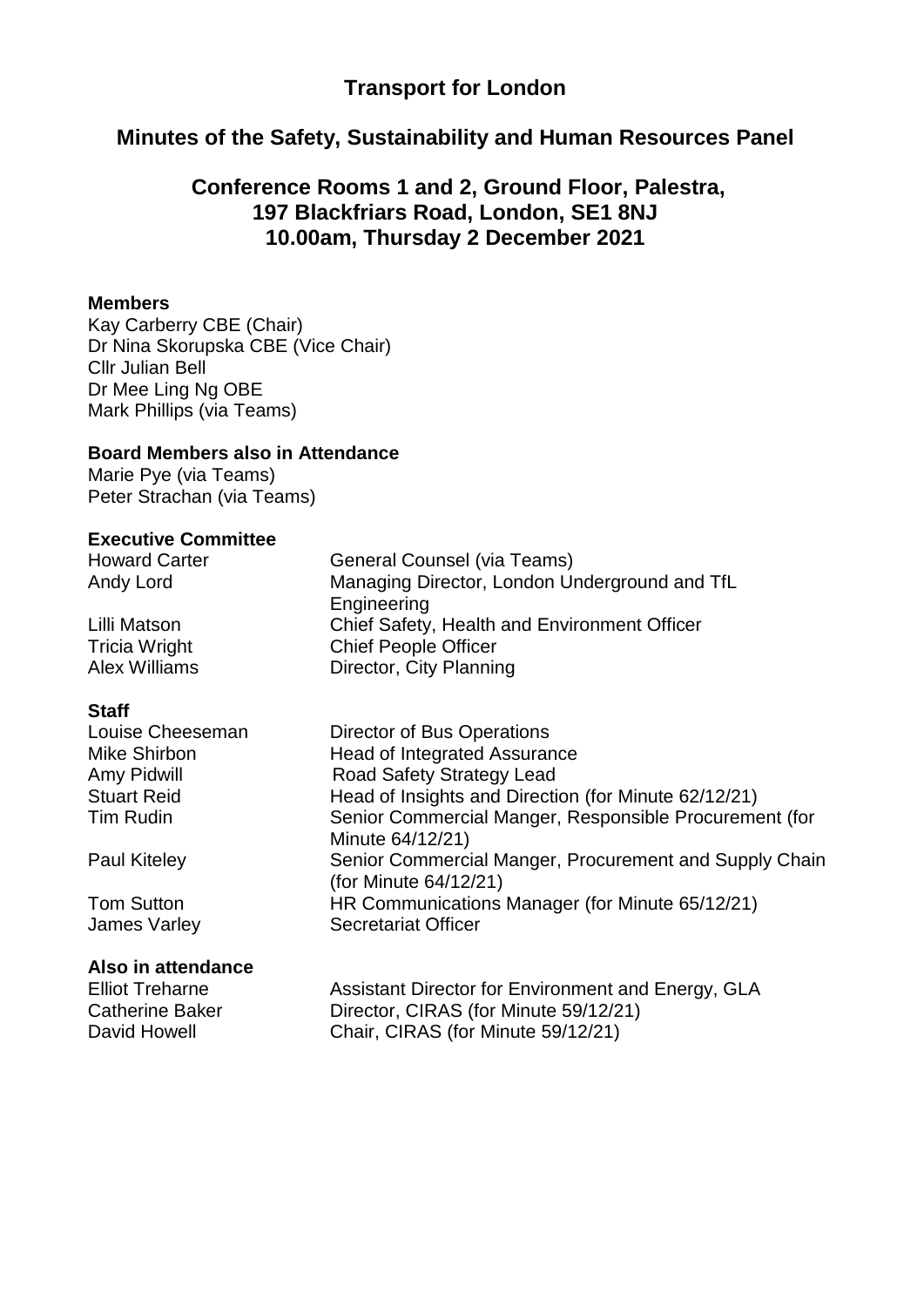# **55/12/21 Apologies for Absence and Chair's Announcements**

The Chair welcomed everyone to the meeting. As Mark Phillips was attending via Teams, he could take part in the discussions but was not counted toward the quorum. An apology for absence had been received from Bronwen Handyside. Gareth Powell and Marcia Williams were unable to attend. Louise Cheeseman, attending via Teams was deputising for Gareth Powell.

The Chair welcomed the recently appointed TfL Board Members, Marie Pye and Peter Strachan, who were observing the meeting via Teams

The discussions in public were being webcast to TfL's YouTube channel to ensure that public and press could observe the proceedings and decision making without the need to attend.

9 November 2021 marked the fifth anniversary of the tram overturning at Sandilands, Croydon in 2016. The Panel had been involved in, and had oversight of this matter and would continue to do so. The thoughts of all those present remained with those affected.

TfL was continuing to closely monitor the public health situation, particularly in relation to the challenges arising from the Omicron variant of the coronavirus. The Panel welcomed the re-introduction of national regulations relating to wearing face coverings on public transport.

The Chair reminded those present that safety was paramount to TfL and encouraged Members to raise any safety issues during discussions on a relevant item or with TfL staff after the meeting. Members confirmed there were no other safety matters they wished to raise, other than those to be discussed on the agenda.

## **56/12/21 Declarations of Interests**

Howard Carter introduced the item.

Mark Phillips declared an interest in Item 5, the Presentation from CIRAS as he was a director of the organisation. The item was for noting and consequently, Mark Phillips was not required to recuse himself from the discussion of the item.

Members' declarations of interests, as published on tfl.gov.uk, were up to date and there were no additional interests that related specifically to items on the agenda.

### **57/12/21 Minutes of the Meeting of the Panel held on 14 September 2021**

**The minutes of the meeting of the Panel held on 14 September 2021 were approved as a correct record and signed by the Chair.**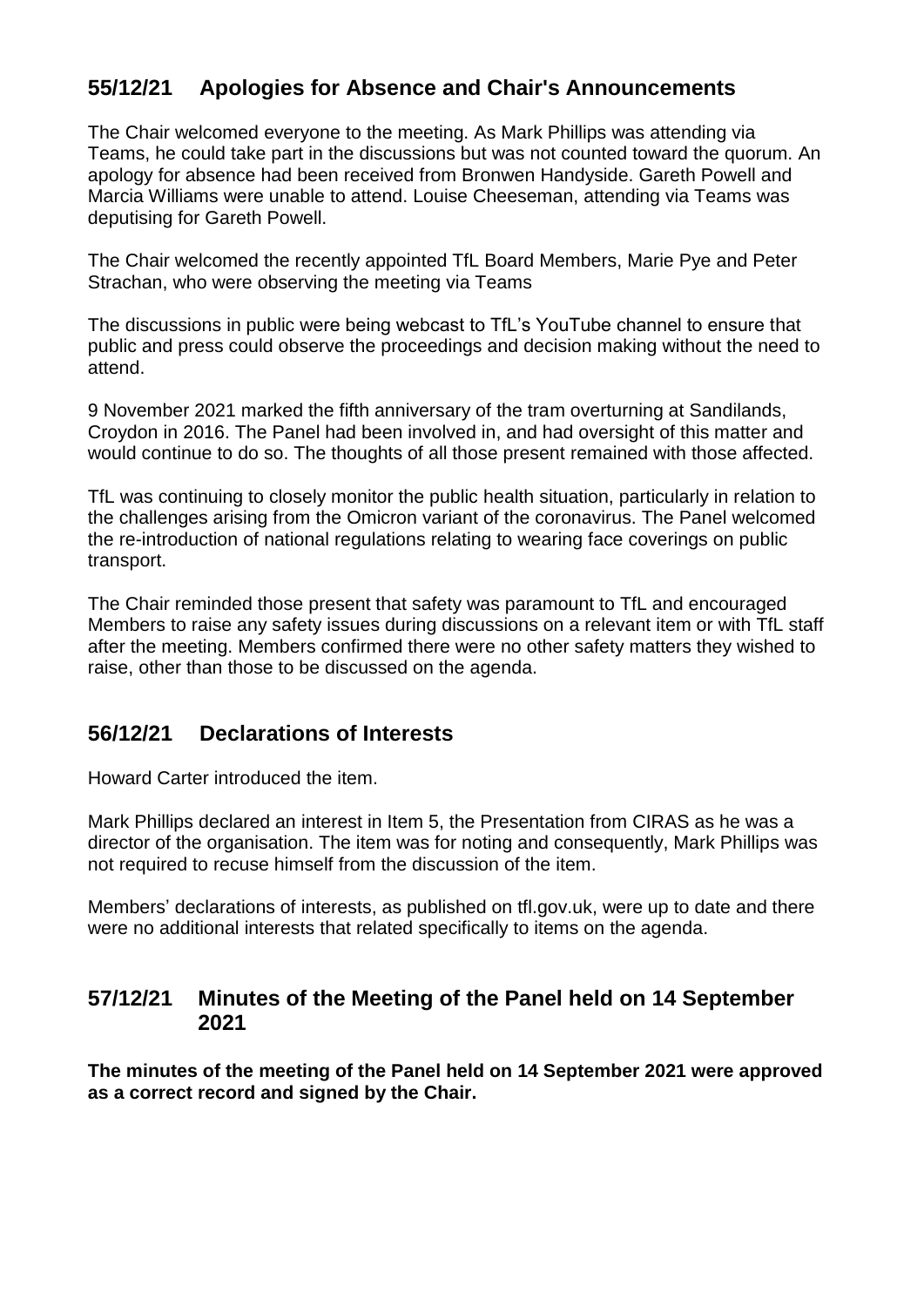# **58/12/21 Matters Arising and Actions List**

Howard Carter introduced the paper, which set out progress against actions agreed at previous meetings of the Panel.

### **The Panel noted the actions list.**

# **59/12/21 Presentation from CIRAS**

Catherine Baker and David Howell of CIRAS introduced the report and presentation, which provided an overview of the work of the independent confidential reporting line service.

Confidential reporting was an important part of a robust safety culture. CIRAS worked closely with TfL and ensured staff were aware of the service it provided. A fixed timeline existed for reporting and investigations with inbuilt flexibility should the need arise, to allow TfL to undertake actions and for feedback to be received from the complainant prior to the report being closed out.

The last 18 months had been unusual and this was reflected in the nature and number of incidents recorded. There were substantially fewer reports than in previous periods and concerns about rules and procedures and about health and wellbeing had replaced fatigue as the most common subject.

The Panel welcomed the reduction in fatigue related reporting and noted that TfL had undertaken a significant amount of work in that area, although at this stage, the data was not available to establish a direct causal relationship.

There had been a small increase in the number of reports that had cost control and change management as a possible cause. It was recognised that this could continue to be an issue moving forward, particularly as TfL's financial situation remained uncertain and CIRAS would monitor this.

TfL put considerable efforts into developing a safety culture that was responsive to staff. The use of CIRAS demonstrated that, on occasion, some staff felt more confident in using a confidential reporting service. TfL would continue to refine and improve its safety culture to address any such shortfalls in confidence in its own management systems.

### **The Panel noted the paper.**

## **60/12/21 Quarterly Safety, Health and Environment Report**

Lilli Matson, Louise Cheeseman and Andy Lord introduced the report, which provided an overview of safety, health and environmental performance for London Underground, TfL Rail, Surface Transport (including London Overground) and Crossrail for Quarter 2 2021/21 (27 June to 18 September 2021) and notable incidents outside the reporting period.

The period had seen an increase in patronage across the network, which was welcomed. At the same time, the Government had eased restrictions on the wearing of face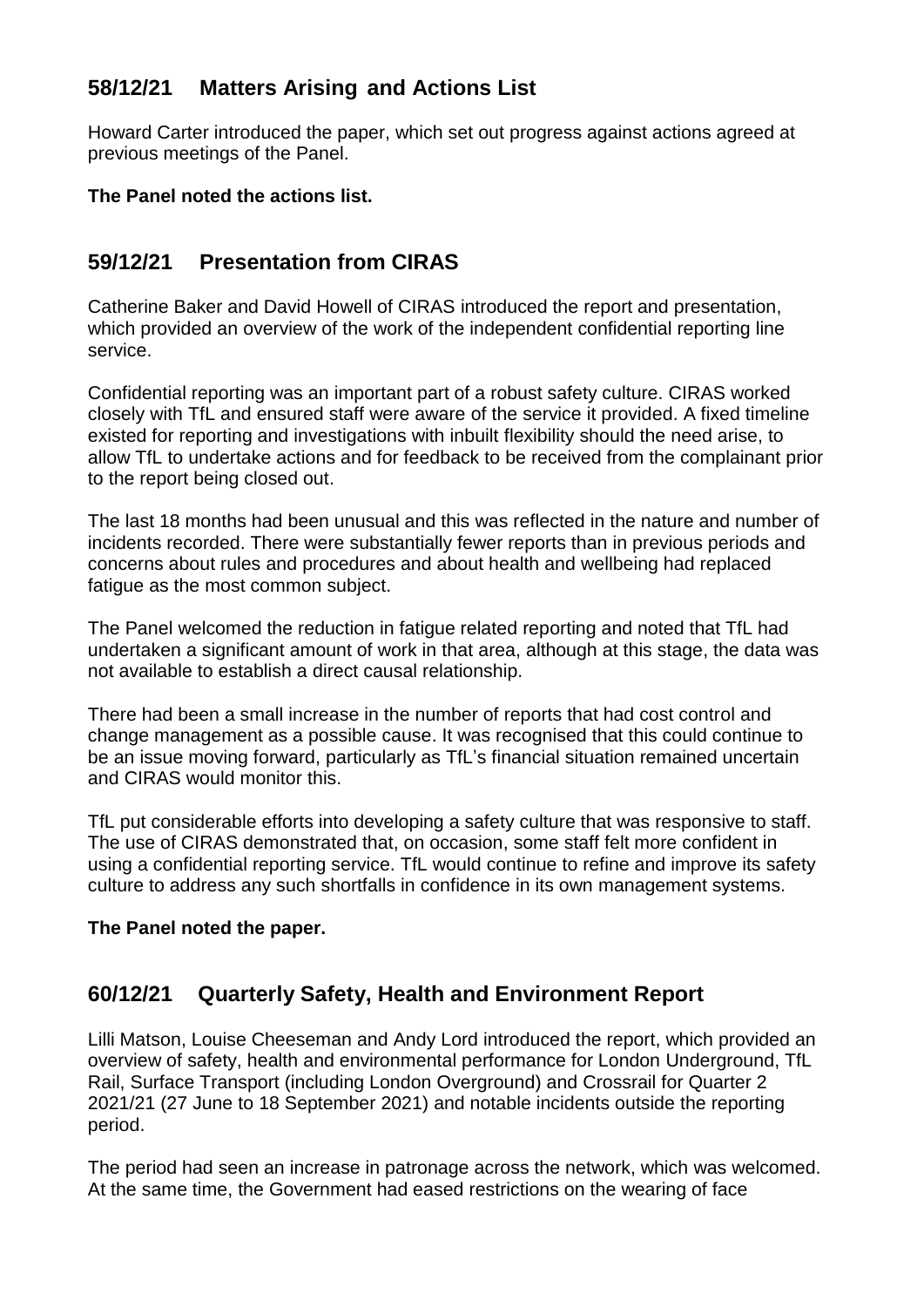coverings. To maintain the public's confidence in London's transport network, TfL had maintained the requirement on its network through conditions of carriage as the Government lifted national restrictions, which had subsequently been re-introduced. TfL had kept staff informed of changes to isolation rules and was continuing to plan for the return to the office as appropriate.

To date, 103 transport staff had lost their lives to Covid-19. The thoughts of the Panel and TfL staff were with the families of those affected.

Three customers had been killed on the network during the reporting period. One person died at Golders Green Underground station after falling onto the track following a medical episode. Two people had died on the bus network, with one falling on the stairs inside a bus and the other when entering Victoria Bus Station. The incident at Victoria Bus Station was the subject of an ongoing formal investigation as well as an internal investigation, and Members would be updated at a future meeting.

### **[Action: Gareth Powell / Lilli Matson]**

It was noted that the performance of electric and internal combustion engine buses differed, and that work was taking place to ensure consistent driving styles. Regular meetings took place with the bus operators and this was a useful forum for sharing experiences and encouraging consistency in driving style and lessening the impact it had on slips, trips and falls figures.

Outside of the period, there had been a fatality at Farringdon station when a customer was struck by a train which was being investigated.

On 12 October 2021, a London Overground train hit the buffer stops at Enfield Town station at slow speed, causing damage to the infrastructure and the first carriage of the train to partially derail. The driver and one passenger were treated for minor injuries, neither of which required hospital treatment. This incident was under investigation by the Rail Accident Investigation Branch with full support from TfL and Arriva Rail London. The Panel would be provided with an update in due course.

#### **[Action: Gareth Powell / Lilli Matson]**

There had been two occurrences of fires, one on a London Underground train involving an e-scooter and the other in a London Underground office involving an electric unicycle that was being stored as lost property. A review of mitigations was taking place and recommendations would be issued.

Customer injuries were tracking above target for the quarter and intoxication was a factor behind some of the incidents, particularly on the rail network. Messaging on safe travel would be re-enforced during the Christmas period.

The number of people killed or seriously injured on London's roads was lower than 2020 or 2019 but was still unacceptably high. Cycle fatalities had increased since 2019, although the rate was trending downwards.

The Ultra Low Emission Zone extension was launched in the period and would deliver significant environment benefits.

The Panel welcomed the improvements to the Holborn Gyratory system and would be kept up to date on the progress of the Junction Improvement programme.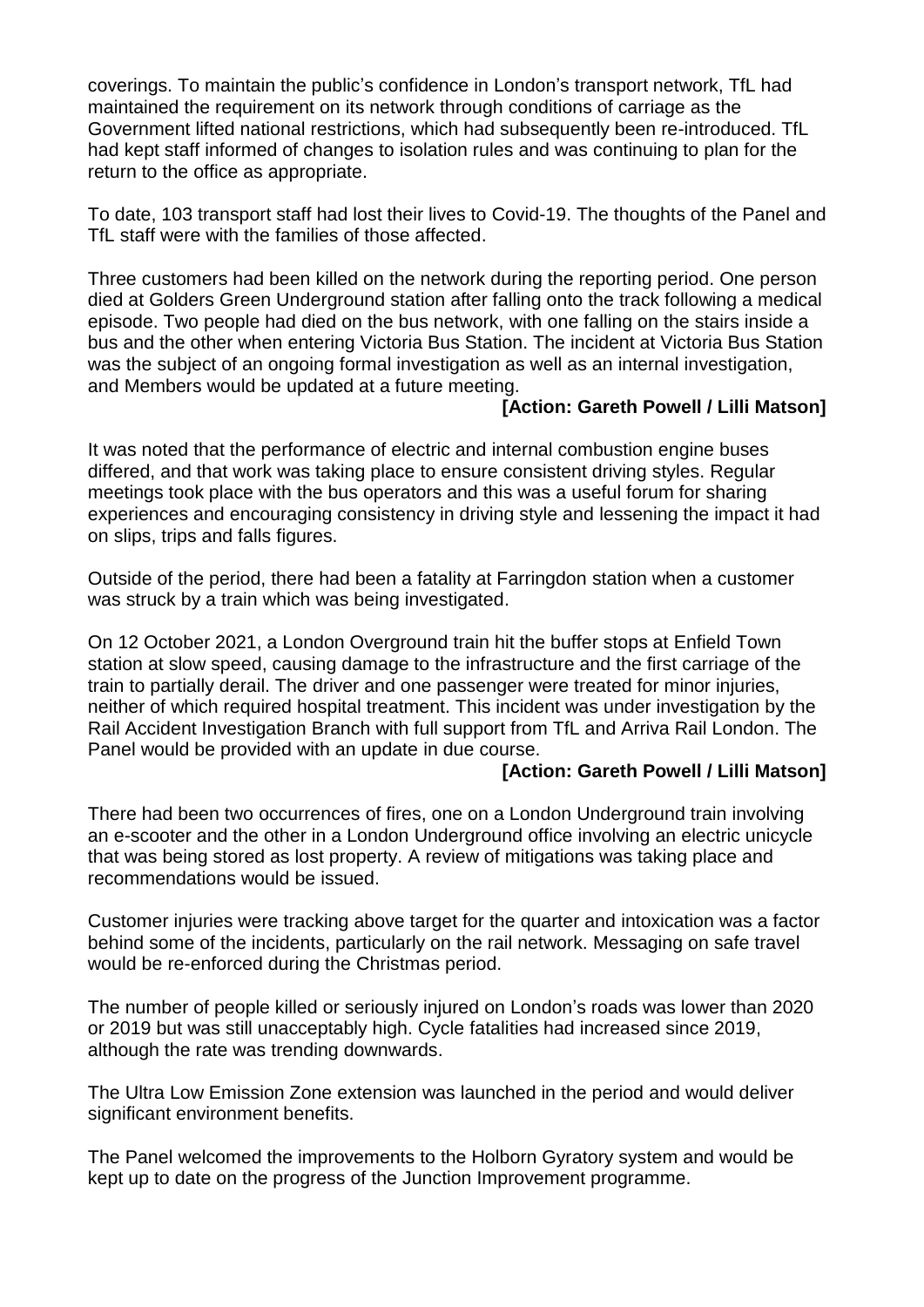Members discussed the need for TfL to have a long-term funding settlement agreed as soon as possible to give it the stability to continue to address safety issues robustly. Safety would always be prioritised, regardless of the funding scenario, but it was difficult to drive improvements in customer safety in a challenging financial situation. Where there was a risk of safety being compromised due to financial pressures, services would be reduced to prevent an erosion of safety.

Capital delivery safety performance was seeing an increase in reportable incidents, particularly on London Underground, while Crossrail performance remained relatively low and stable. Any applicable learning from Crossrail's safety activity would be integrated into the wider TfL system.

Musculo-skeletal disorder and mental health were the two main drivers of staff sickness and absence. This was consistent with all large organisations. There was an extensive programme of assistance for staff, with training for line managers and a network of mental health first aiders. It was noted that the effects of 'long Covid' tended to impact wellbeing rather than having an immediate impact on sickness levels.

The flooding events that took place in July 2021 highlighted the need to give further thought to how TfL could seek funding for the protection of transport assets.

On 1 December 2021, the Audit and Assurance Committee discussed a report on the work of the Task Force on Climate-related Financial Disclosures and its application to TfL. TfL had done a lot of work in this area and a gap analysis would be undertaken to determine what had been done, what needed to be done and best practice from other large complex organisations. As this work progressed, it would be reported to the Panel.

### **The Panel noted the report.**

## **61/12/21 Safety, Health and Environment Assurance Report**

Mike Shirbon introduced the paper, which provided an overview of the effectiveness of the risk controls for Enterprise Risk 1 – Major safety, health or environmental incident or crisis (ER1).

As assurance work matured, the granularity of data would be improved and trends could be better understood. Future reporting would include graphical representation of information, particularly on progress against management actions.

### **[Action: Mike Shirbon]**

Members were informed that the potential legal non-compliances in Audit 21 732 'Commercial Development Estates Management HSE Compliance' related to documented information, rather than the actual processes and physical activity.

### **The Panel noted the paper.**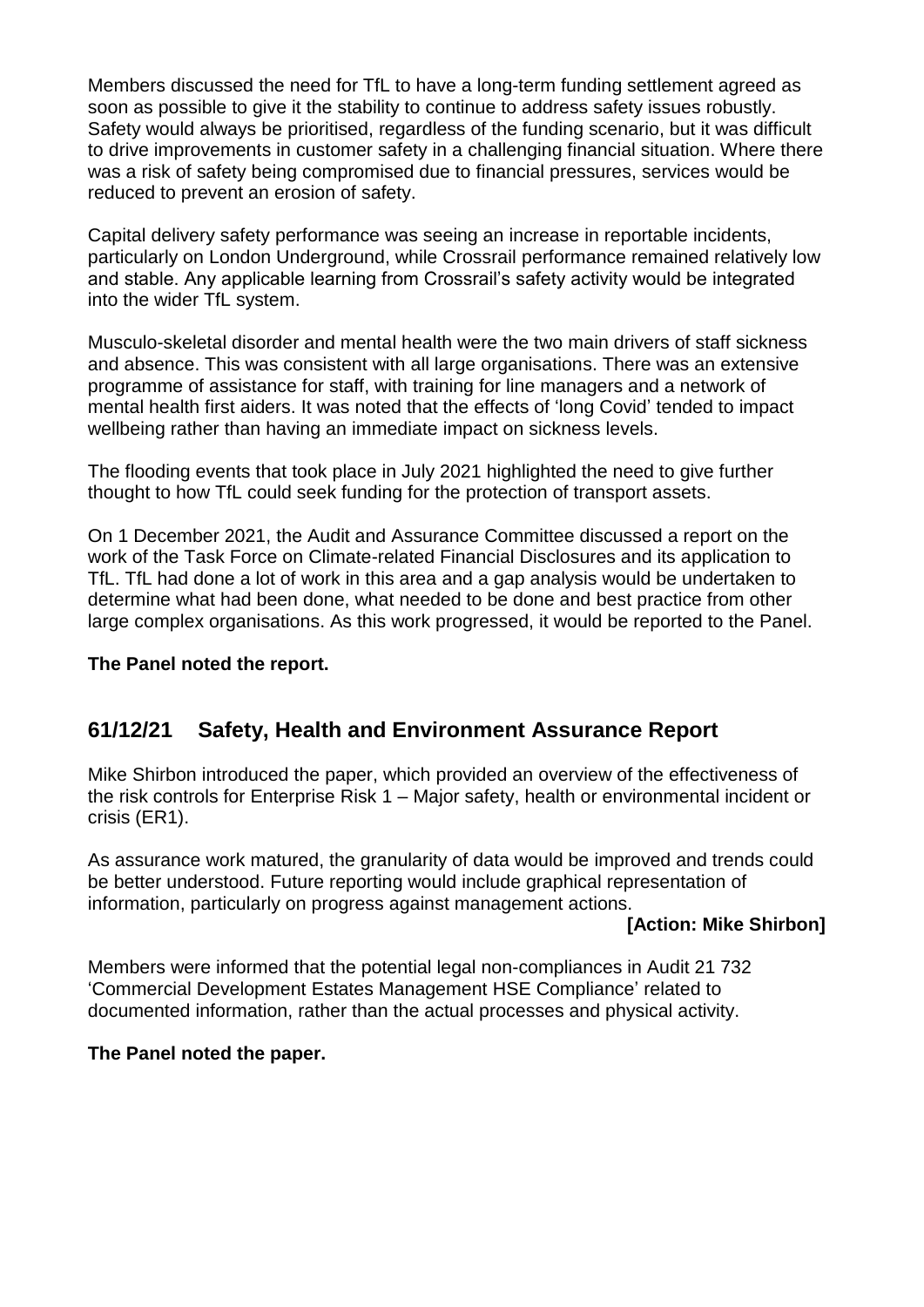# **62/12/21 Vision Zero Action Plan Progress Report**

Stuart Reid and Amy Pidwill introduced the paper, which provided an update on the Vision Zero Action Plan Progress Report, which was published on 15 November 2021.

The Progress Report had been supported by London Councils and the Metropolitan Police Service. The work was predicated on TfL being in receipt of long-term adequate funding and the beneficiaries of the funding would be the people of London who would be able to make their travel choices in a safer environment.

Good progress was being made on reducing road danger, particularly for children and people on or around buses.

Safer travel was also an enabler for achieving mode shift from private vehicles to more active travel as well as improving air quality.

The rate of road deaths was falling faster than the national average, however there are challenges including the volume of motorised traffic, the increase in the number of powered two wheel vehicles particularly in the food delivery sector, increases in cycling and the use of private e-scooters.

An evidence-based approach was used and followed international best practice. The bus safety standard was an example of this approach and had seen the greatest reduction in deaths and serious injuries in any transport mode.

Vision Zero was a long-term plan and required the collaboration of TfL, the London boroughs, the Metropolitan Police Service, and key stakeholders. The Plan had been refreshed to renew the commitment from partners.

The Panel welcomed the work on 20mph speed limits and acknowledged that allowing local authorities to have additional enforcement powers would make a significant difference in the ability to manage speed limits and behaviour on the roads. A number of outer London boroughs had not adopted the 20mph limits and engagement was taking place to promote the benefits.

### **The Panel noted the paper.**

## **63/12/21 Air Quality Update**

Alex Williams introduced the paper, which provided an update on TfL's programme of actions to improve air quality.

On 1 March 2021, higher standards had been introduced for heavy vehicles entering the Low Emission Zone. In October 2021, the Ultra Low Emission Zone was expanded from the central zone to an area bounded by, but not including, the North and South Circular roads. These were expected to reduce nitrogen oxides (NOx) emissions from road transport by 30 per cent across London in 2021.

The vehicle scrappage scheme had seen 13,300 older, more polluting vehicles off London's roads.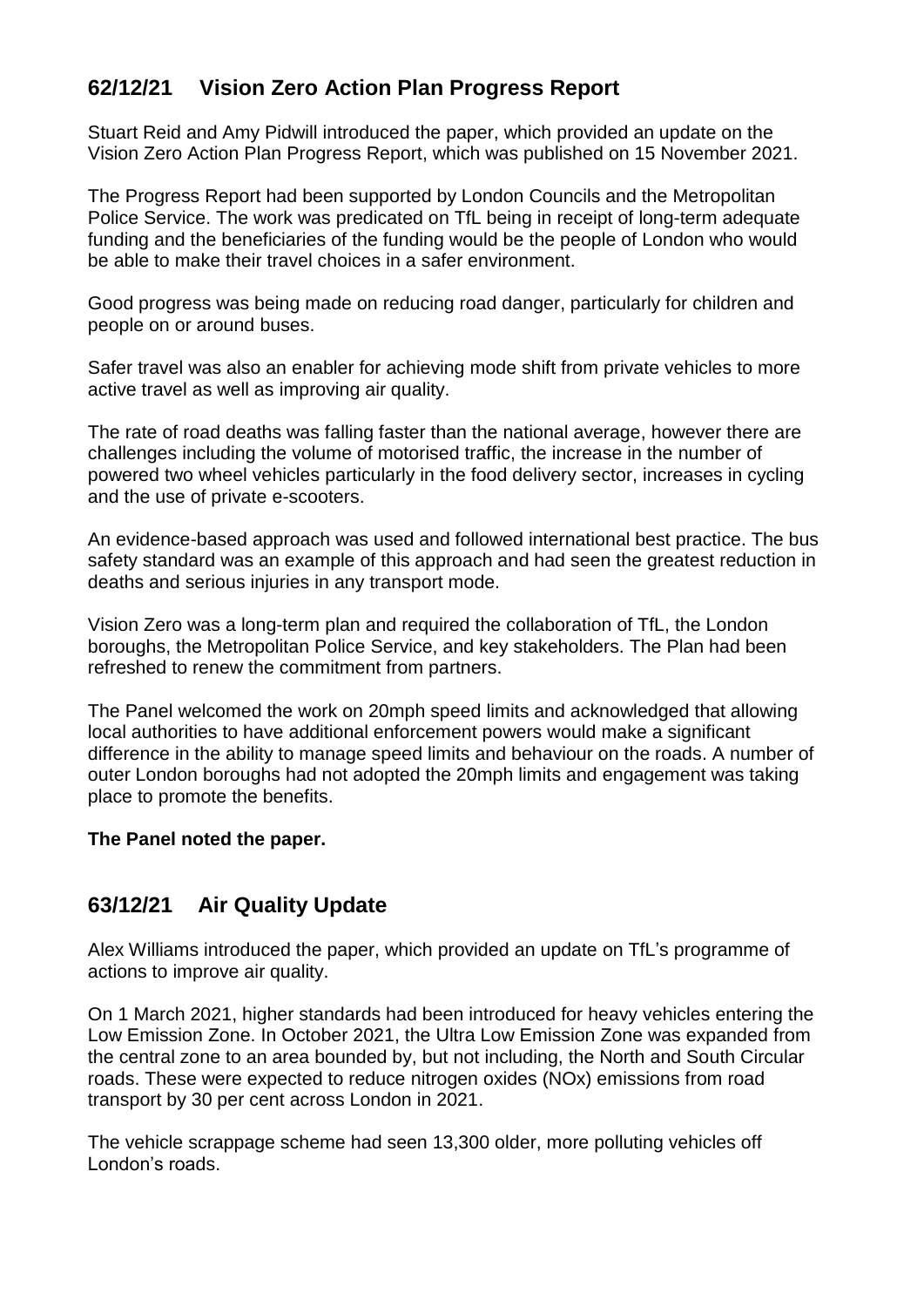The shift to net zero was a major challenge and TfL was working with the Greater London Authority to produce a report on how this could be achieved by 2030. The Panel would be updated on the initiatives being put forward. **[Action: Alex Williams]** 

It was expected that by 2030, half of the vehicles on London's roads would still be powered by internal combustion engines (ICE) but the rate of transition from ICE to electric vehicles from 2025 could be influenced and TfL was considering incentives to accelerate the rate. Continued support was required to make provision for electric vehicle charging infrastructure across London.

The boroughs had been responsible for much of the EV charging infrastructure in London and a targeted programme was required to address geographical imbalances. Some boroughs still needed encouragement to be more proactive and private sector intervention was also needed to add to the rapid charging network.

Members commented that the pricing structures of charging point providers was not always as transparent as it could be, and TfL was working with suppliers to address this.

### **The Panel noted the paper.**

## **64/12/21 Responsible Procurement Update**

Tim Rudin introduced the paper, which provided an update on activities taking place within the Responsible Procurement programme in 2021.

The Supplier Skills Programme had seen 524 new apprenticeship starts in the supply chain, of which 51.2 per cent were from a Black and minority ethnic background and 27.8 per cent were women.

The third Women into Transport and Engineering pre-employment programme commenced in October 2021, with 14 women completing the programme and five commencing longer work placements.

A series of Mentoring Circles sessions was ongoing with Morson Group, a supplier of track maintenance labour. Run in partnership with the Department for Work and Pensions, the online sessions had given over 100 individuals an insight into working on the London Underground network.

Internal and external capacity building had taken place to raise awareness of the risk of Modern Slavery in supply chains.

The Greater London Authority (GLA) Central Responsible Procurement team had liaised with Safety, Health and Environment colleagues to ensure the environmental commitments aligned with TfL's Corporate Environment Plan.

TfL was collaborating with National Highways, Network Rail and HS2 on the Diversity Data Benchmarking Initiative, which was asking key suppliers to disclose their workforce diversity data. Data had been disclosed by 52 per cent of key suppliers, with a target of 65 per cent by the end of 2022.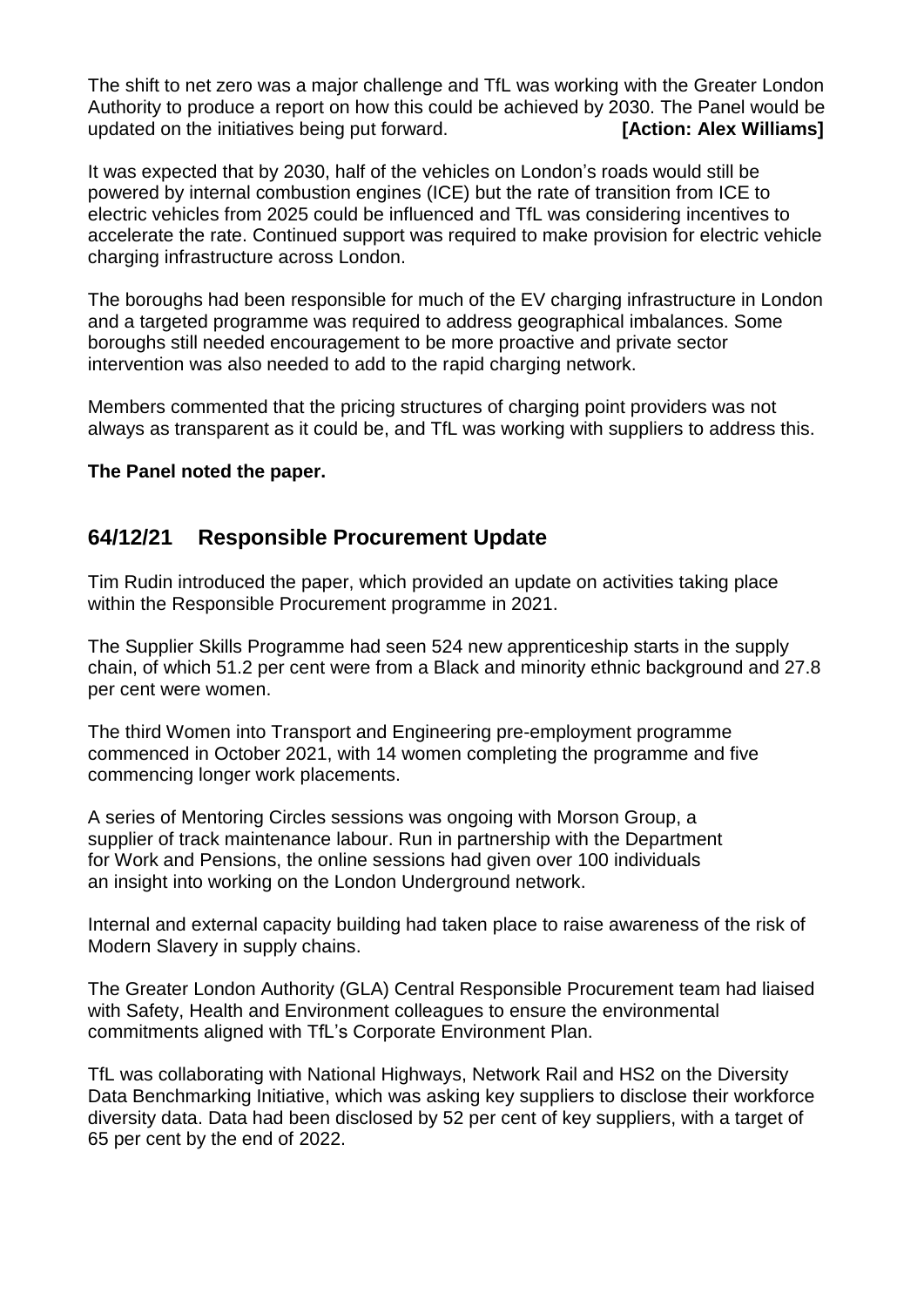Support was being given to the London Recovery Board work through the promotion of supplier diversity by working with small and medium sized businesses, many of which had been hard hit by the coronavirus pandemic.

The Responsible Procurement Implementation Plan, which set out how TfL and the GLA Group functional bodies will deliver the Responsible Procurement Policy was due to be published shortly. All GLA Group functional bodies would be required to apply a minimum weighting of 10 per cent of the total evaluation score to relevant responsible procurement and social value matters, for above threshold contracts.

The GLA worked with the London Business Hub to provide access to tender readiness support. This would help small and diverse businesses to better understand the procurement process.

The Panel welcomed the work of the Responsible Procurement programme.

### **The Panel noted the paper.**

## **65/12/21 Human Resources Quarterly Report**

Tricia Wright introduced the paper, which provided an update on key Human Resources (HR) led activities and performance for the period September - December 2021.

Approximately 15,000 staff had taken part in the Viewpoint staff survey, slightly down on the previous year. Total engagement, although below 2020 levels, was higher than in 2019. Health and wellbeing was also slightly below 2020 levels. The survey provider had indicated that surveys of other organisations across the country also reflected this pattern.

Listening sessions were being set up with staff to gain a clearer understanding of their thoughts and this would be fed into the briefing for the Board in January, ahead of the discussion of the results by the Board on 2 February 2022.

The survey had shown that a clear majority of colleagues were positive about a number of areas that had, in the past, seen lower scores. These were: feeling positive about working at TfL; having a clear vision for the future; communications from senior managers; and working conditions. There were indications that staff felt less positive about their work and recommending TfL as a good place to work. This sentiment reflected some of the challenges facing the organisation going forward.

TfL continued to do everything it could to support the families and loved ones of the 103 colleagues who had lost their lives to Covid-19. The thoughts of the Panel Members and staff were with the families of those affected. The Employee Assistance Programme was available to all employees and their dependents and bereavement support was also extended to families of the deceased via our Sarah Hope Line.

Guidance for line managers, around rules for self-isolation, had been reviewed as the Omicron variant emerged. As the return to office work continued, Government advice was monitored to ensure it was being followed correctly. It was recognised that staff had a range of needs that affected their ability to return to an office environment and that some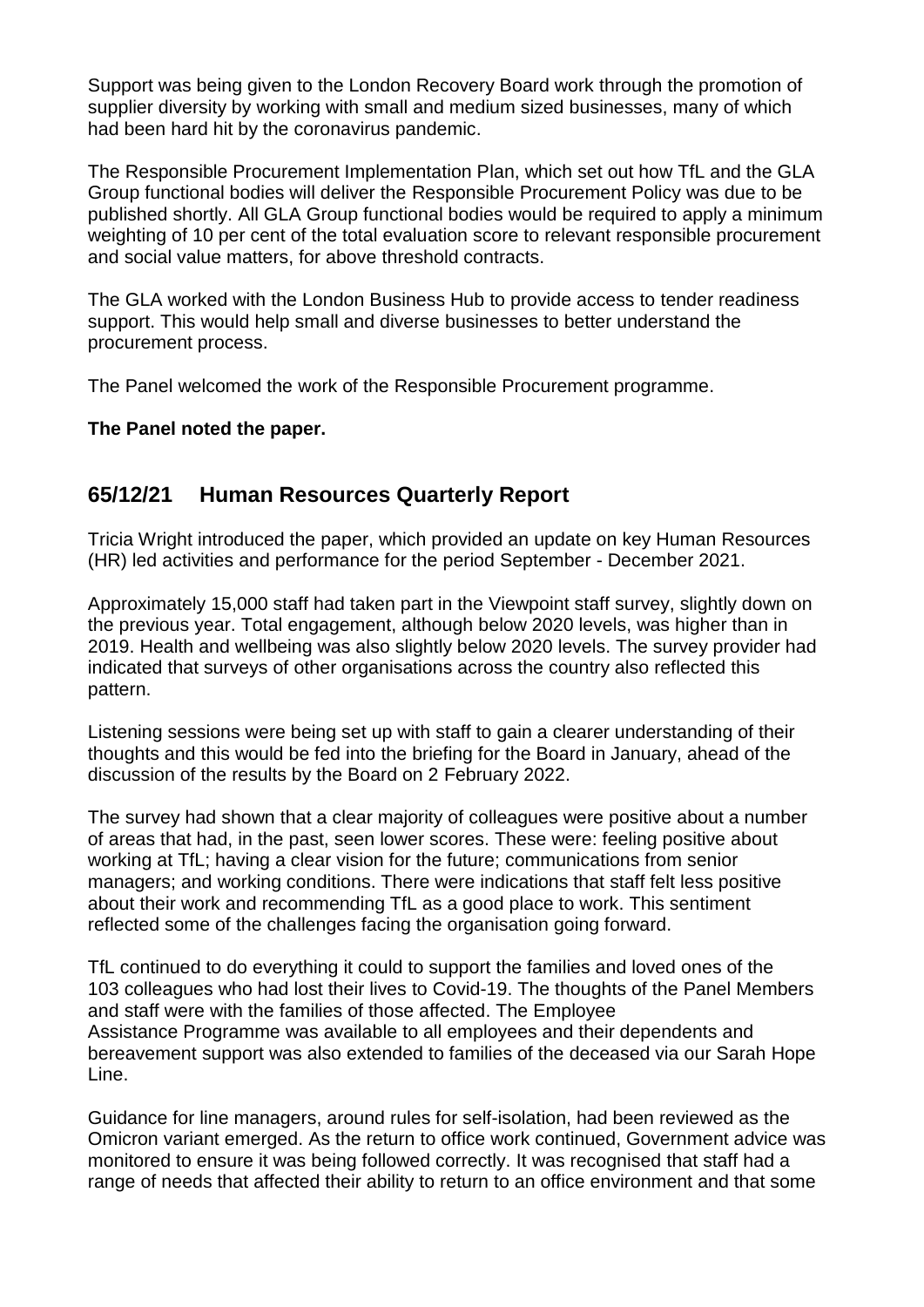staff were hesitant. TfL considered the needs of all staff and would look at ways of accommodating everyone appropriately.

Work continued to make TfL a more inclusive and diverse organisation. The listening and reflection sessions that had taken place had gone well. Black History Month had been celebrated, including the creation of a Black History Tube map.

A new cohort of apprentices and graduates would be commencing their careers with TfL in January 2022 with 58 new starters.

TfL had jointly received the Best Crisis Management Strategy award at the HR Excellence Awards, which had taken place the previous evening.

**The Panel noted the paper.** 

## **66/12/21 Members' Suggestions for Future Discussion Items**

Howard Carter introduced the item. Mark Phillips requested that an update from the Rail Accident Investigation Branch be added to the forward plan. No further suggestions were raised for future discussion items on the forward plan or for informal briefings.

**The Panel noted the forward plan.**

## **67/12/21 Any Other Business the Chair Considers Urgent**

It was noted that changes to the Panel's membership would be considered by the Board on 8 December 2021. It was proposed that Kay Carberry CBE would step down as Chair but remain on the Panel; Dr Lynn Sloman MBE would be appointed to the Panel as its Chair; Marie Pye would join the Panel and Cllr Julian Bell would step down as a member. Cllr Julian Bell expressed his thanks to Members and staff.

The Chair thanked the Members for their input to the work on the Panel, and Dr Nina Skorupska CBE, who as Vice Chair had provided valuable advice and assistance.

The Chair also thanked staff for their work. The Panel had seen significant steps forward by TfL in a number of areas, most notably the Vision Zero programme, air quality, bus safety and the outstanding way the Human Resources team had looked after staff in the coronavirus pandemic.

Staff present thanked Kay Carberry CBE for the support and challenge she gave during her time as Chair. Panel Members also thanked Kay Carberry CBE for her balanced and thoughtful approach to the work of the Panel, which was of vital importance; highlighting her work at the start of her tenure on the Panel, in relation to the tram overturning at Sandilands, Croydon on 9 November 2016.

There was no other business.